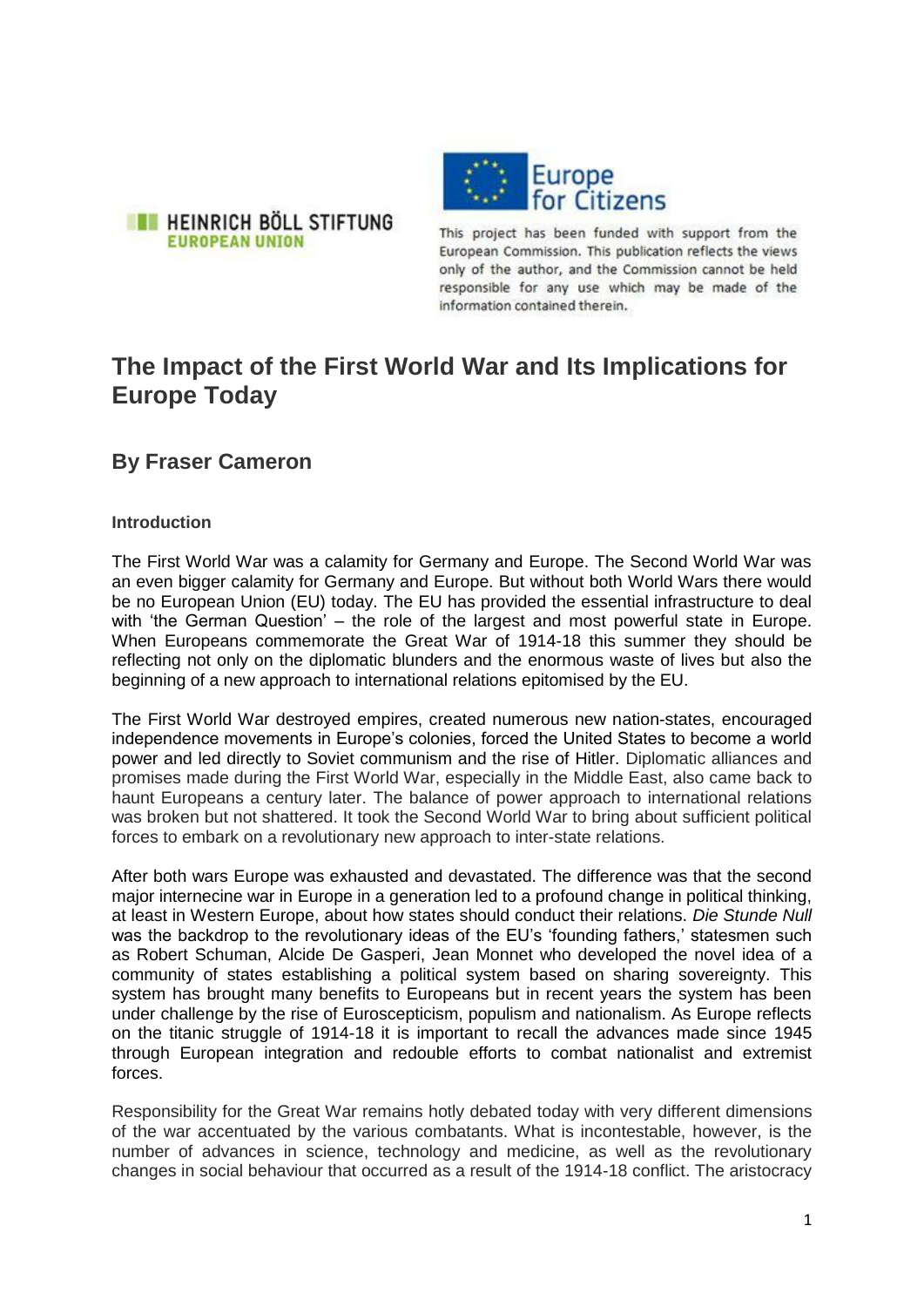was overthrown or its role greatly diminished. The socialist and labour movements seized the opportunity to make considerable advances; but so too did communism and fascism. Germany was at the centre of both failed experiments and was unable to achieve a peaceful unification as a democratic state until 1990. But Germany's neighbours have not forgotten Germany's role in both World Wars and hence the burden of history weighs more heavily on German shoulders than for any other nation in Europe. Yet Germany has dealt with *Vergangenheitsbewältigung* better than any state in history; certainly much better than Japan or the Soviet Union/Russia. Europeans should contrast and compare today's Germany with that in 1914 or 1939 when they look back on the two calamitous wars of the twentieth century. Today's Germany, embedded in the EU, is the most successful, progressive, democratic state in its entire history. All Europeans thus have a stake in the continued success of the EU as it provides a safe anchor for the most powerful state in Europe.

This paper considers how the 1914-18 war led to fundamental changes in European politics, economics and society, paving the way after 1945 for a historic new way of dealing with inter-state relations in Europe. It suggests that the horrors of the Great War remain alive in Europe today and colour the reluctance of most Europeans to resort to war to achieve political ends. It argues that the process of European integration has been extremely beneficial to Germany and that the German Question may finally be put to rest.

#### **Who caused the war?**

Part of the debate in today's Europe about Germany goes back to the origins of both world wars. Many believe that because of Germany's role in both World Wars it is too big to act as an independent nation state and has to be embedded in structures such as the EU and NATO for its own good. Thousands of books have been written about the 1914-18 conflict with many seeking to apportion responsibility for the outbreak of war. The renowned German historian, Fritz Fischer, caused a sensation in the 1960s when he published a book *Griff nach der Weltmacht* claiming that Germany was primarily responsible for starting the war as it had secret ambitions to annex most of Europe. In more recent times, historians such as Margaret Macmillan *[The War that Ended Peace:](http://www.amazon.co.uk/exec/obidos/ASIN/184668272X/economistshop-21) How Europe Abandoned Peace for the First World War* and Christopher Clark *[The Sleepwalkers:](http://www.amazon.co.uk/exec/obidos/ASIN/0141027827/economistshop-21) How Europe Went to War in 1914* have adopted more nuanced arguments. Macmillan agrees that Germany should bear much of the responsibility as it had the power to put pressure on its Austria-Hungary ally and stop the drift to war. Clark argues that Germany, like the other major powers, sleep-walked into the war. Another famous historian, Neil Ferguson, has argued in *The Pity of War* that Britain should not have become involved as the stakes were too low and the ultimate costs too high.

What is perhaps more interesting is how the major powers involved have presented different narratives about their involvement in the Great War. In Germany the shame of the Nazi period including the Holocaust has meant that there has been little appetite to reflect about the 1914-18 conflict. For Russia, it is has always been the heroism and sacrifice of the Great Patriotic War of 1941-45 that remain uppermost in the national psyche rather than the disasters of the First World War, including defeat and revolution. President Putin has recently lamented the changes after the First World War that left millions of Russian speakers in the Soviet Republic of Ukraine. The war also means different things to the constituent parts of the former Austro-Hungarian Empire. Austria looks back with regret tinged with nostalgia for its glory days. Hungary still finds it difficult to accept the injustice of the Treaty of Trianon. Czechoslovakia gained its independence only to be swallowed up by Germany twenty years later. France views the war as a tragic but massive endeavour to save the motherland from *Les Boches*. The First World War certainly plays better in the French national memory than the defeat in 1940 followed by occupation and collaboration. For Britain, the Second World War was the 'good war' whereas the rights and wrongs of Britain's participation in the First World War were less clear - and are still debated today.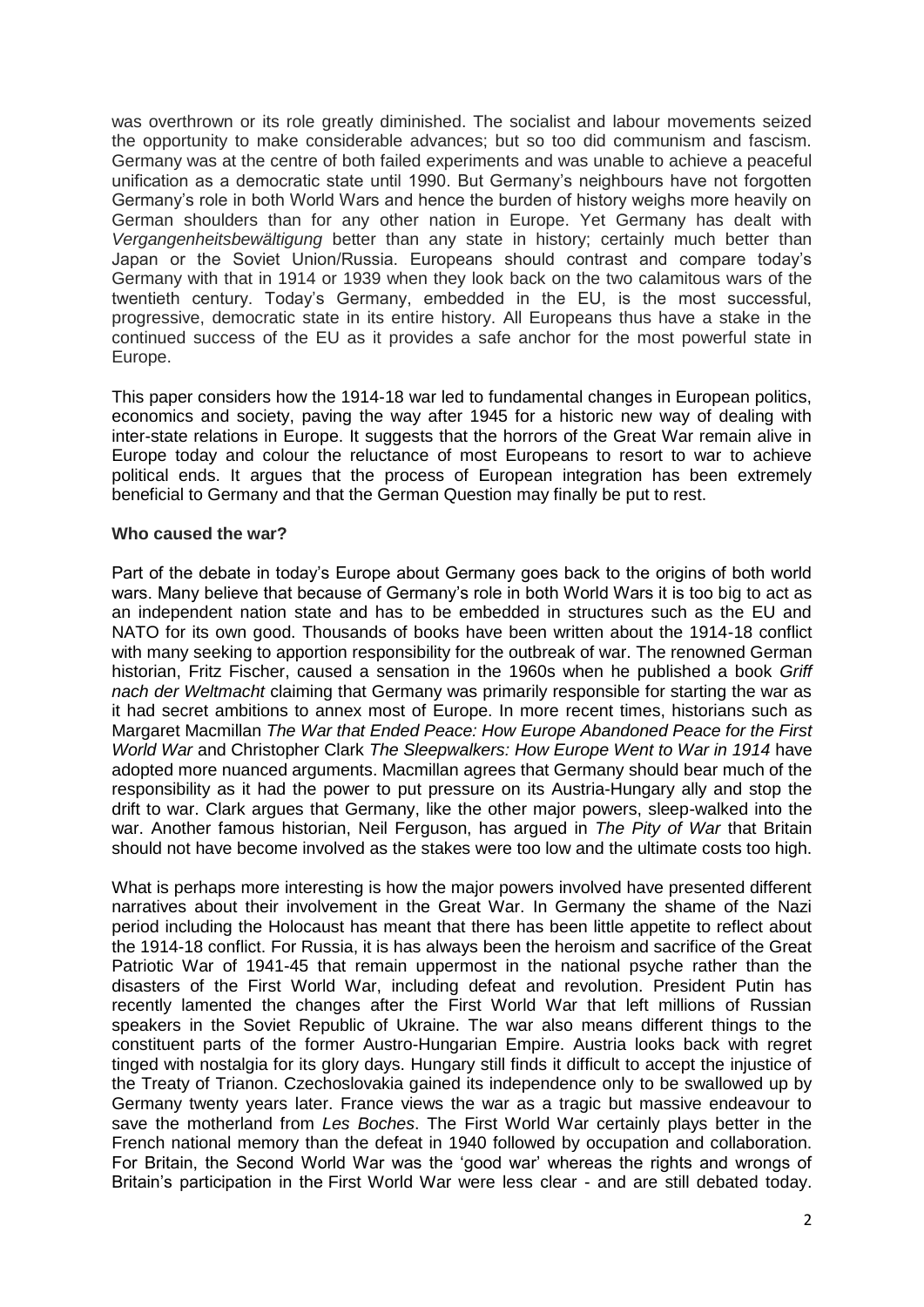Each year millions of Britons wear red poppies to commemorate Armistice Day and hold memorial services around war memorials on which the names of the dead in the First World War vastly outnumber those of the Second.

The controversies about the causes, strategies and consequences of the Great War remain matters of contemporary concern. In March 2014, the British education secretary, Michael Gove, tried to reclaim this year's commemorations for those for whom the war was a just cause fought for liberal values. He complained that for too long the conflict had been portrayed as a series of catastrophic mistakes by an aristocratic elite. The impact of the two world wars has been such that in other parts of the world politicians have been competing to draw analogies. At the World Economic Forum in Davos in February 2014, Japanese Prime Minister Shinzo Abe speculated that the Sino-Japanese territorial disputes over tiny rocky islands in the East China Sea might be analogous to the various crises that led to the outbreak of the First World War. German Finance Minister Wolfgang Schäuble and former US Secretary of State Hillary Clinton both likened Russian President Vladimir Putin's annexation of the Crimea to Nazi Germany's annexation of the former Czechoslovakia in 1938.

More recently Putin has spoken of the need to protect ethnic Russian minorities in the former Soviet republics including Ukraine. But Hitler had a geopolitical vision – the domination of Europe – and the reunification of German-speaking peoples was merely the means by which he could acquire the critical mass needed to attain that geopolitical end-state. Putin appears to want to restore Russia to a central global position in international politics, something the former Soviet Union enjoyed for much of the post-World War II era. It does not mean, however, that Putin seeks to restore the former Soviet empire. Surprisingly Putin's actions have found more sympathy in Germany than other European countries with at least two former Chancellors expressing understanding for Moscow's actions. German public opinion also seems to show more forgiveness to Russia's actions than in other European countries, perhaps reflecting some latent war guilt. Although politicians often use historical analogies to describe an unfolding situation it does not mean that analogical reasoning is not fraught with potential dangers. It is important to note that each situation is unique although some unscrupulous political leaders often exploit these opportunities for their own ends.

#### **The changes resulting from the First World War**

The human cost of the First World War was horrendous. More than 16 million people, both military and civilian, died in the war. An entire generation of young men was wiped away. In 1919, the year after the war was over in France, there were 15 women for every man between the ages of 18 and 30. It is tragic to consider all of the lost potential, all of the writers, artists, teachers, inventors and leaders that were killed in 'the war to end all wars.' But although the impact of the First World War was hugely destructive it also produced many new developments in medicine, warfare, politics and social attitudes.

The First World War changed the nature of warfare. Technology became an essential element in the art of war with airplanes, submarines, tanks all playing important new roles. Mass production techniques developed during the war for the building of armaments revolutionised other industries in the post-war years. The first chemical weapons were also used when the Germans used poisonous gas at Ypres in 1915. A century later the international community was seeking to prohibit President Assad of Syria from using chemical weapons against his own people. The Great War also led to mass armies based on conscription, a novel concept for Britain, although not on the continent. It is ironic that the principle of universal military service was introduced in Britain without the adoption of universal adult male suffrage. The war also saw the first propaganda films, some designed to help enlist US support for the Allies. The Charlie Chaplin film *Shoulder Arms* offers a vivid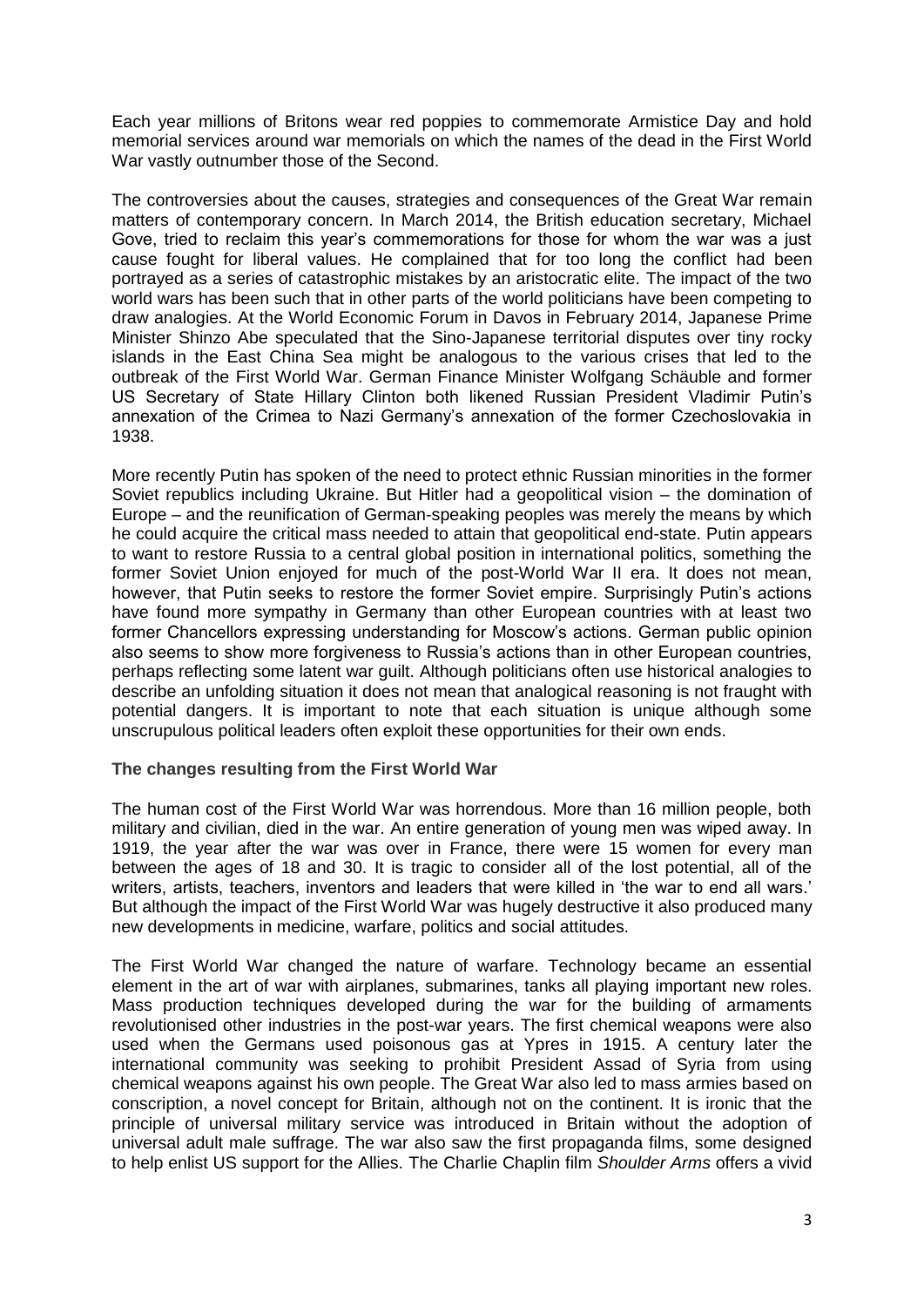illustration of the horrors of life at the front. Propaganda films would later be perfected under the Nazis.

Modern surgery was born in the First World War, where civil and military hospitals acted as theatres of experimental medical intervention. Millions of veterans survived the war but were left maimed, mutilated and disfigured. These were the so-called 'broken faces' whose plight was often eased by the development of skin grafts. Blood banks were developed after the discovery in 1914 that blood could be prevented from clotting. The First World War also led doctors to start to study the emotional as opposed to the physical stress of war. Shell shock and traumatic shock were identified as common symptoms. But despite these insights and countless more sufferers in the Second World War, it was not until the aftermath of the Vietnam War that this condition was formally recognised as post-traumatic stress disorder. It was also found in troops serving in Iraq and Afghanistan and was often cited as a cause for many gun killings in the US.

The war also had major implications for the class structures in Europe. The upper classes suffered proportionately greater losses in the fighting than any other class, a fact that ensured that a resumption of the pre-war status quo was impossible. The decline of the upper classes was further hastened by the introduction of broad universal suffrage in Europe. The extension of the franchise, coupled with an explosion in trade unionism, afforded the working classes greater political and social representation. The various armies had also to promote new officers from humble backgrounds who were not willing to continue the culture of deference to the upper classes.

The horrors of the Great War also gave an impulse to Christian socialism with the rally cry of 'never again'. It also forced women into jobs that had previously been a male preserve. Many of the women whom the war effort had forced out of domestic service and into factories found themselves unwilling to relinquish their new independence. The War thus gave a boost to demands for women's emancipation. The War also sparked a peace movement that had disarmament as its main aim. It flourished briefly in the inter-war years, was reborn during the Vietnam War and found many adherents in Europe e.g. the campaign for nuclear disarmament (CND). Although less formally organised than during the 1980s, the anti-war movement in Europe showed its strength in the mass demonstrations against the US led invasion of Iraq in 2003.

The war also had major consequences for the European socialist and labour movement. Although well organised in many countries, including Britain, France and Germany, the socialist movement failed to stop the war in 1914. Initially skilled workers in the armaments industry were not only exempted from military service but also enjoyed higher wages and better food in return for the banning of strike action. But as the war continued living and working conditions for factory workers gradually declined. Socialist groups began to agitate for peace, a process that received a boost as a result of the 1917 Russian revolution. At the end of the war in 1918 the socialist and trade union movement was much stronger than in 1914.

The Great War also saw the introduction of the planned economy and a much bigger role for the state. Soon after the outbreak of war the German government took control over banks, foreign trade and the production and sale of food as well as armaments. It also set maximum prices for various goods. When the Bolsheviks took power in Russia in 1917 they embarked on a vast nationalisation programme and later a comprehensive planned economy. The planned economy also had its adherents in other countries, especially after the twin shocks of hyperinflation in the 1920s and the Great Crisis of 1929.

#### **Foreign policy implications**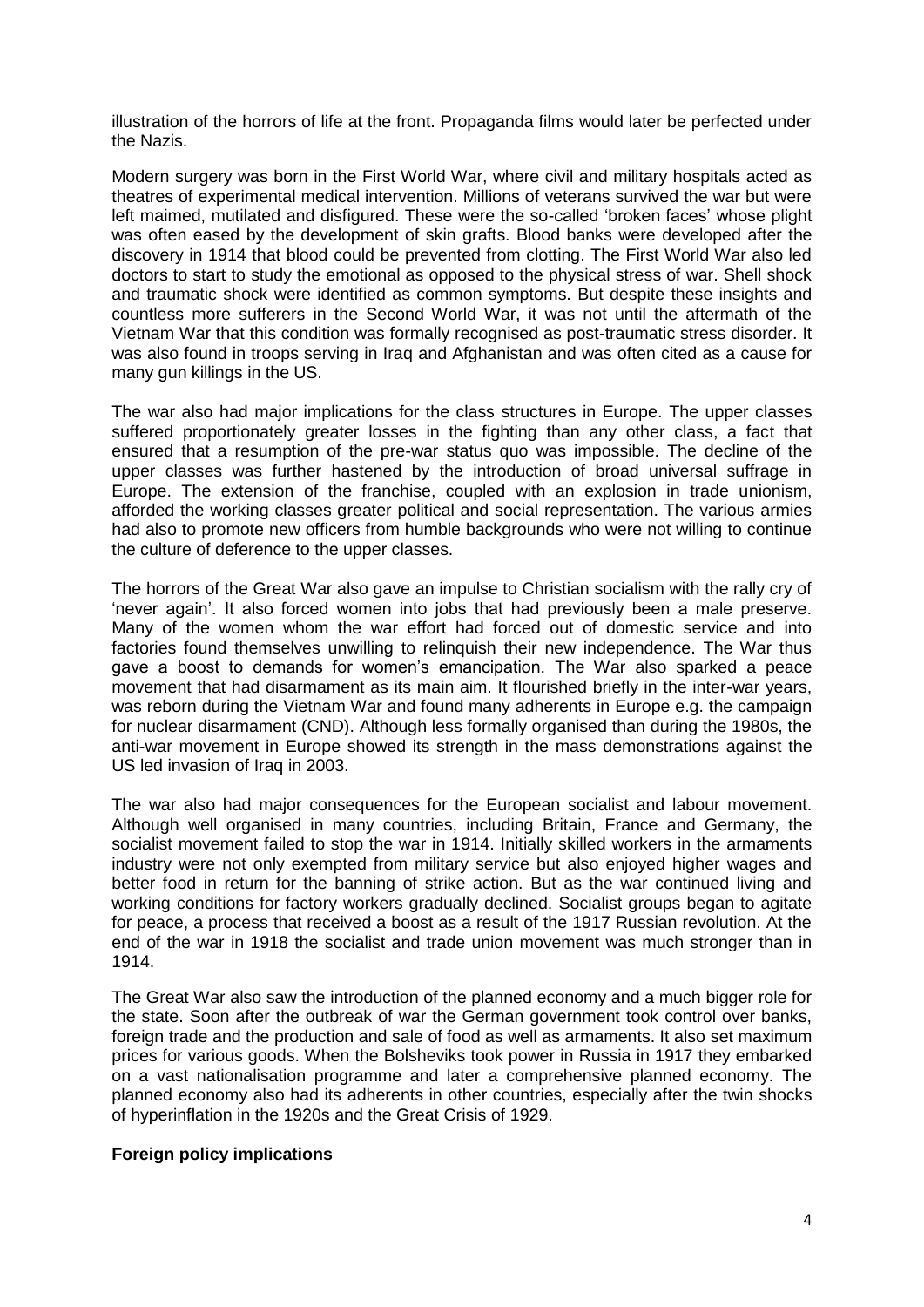The 1914-18 conflict had a global impact. In the Middle East, for example, the British and French promised different things to the Arabs and the Jews in return for their support against the Ottoman Empire. Under the infamous Sykes-Picot agreement, London and Paris carved out respective spheres of influence in what was to become Iraq, Syria and Lebanon. But at the same time the British promised the Jews a homeland in Palestine under the equally infamous Balfour Declaration laying the foundations for the emergence of Israel and the world's most intractable contemporary conflict. When the British deceit was exposed it led to a permanent feeling of mistrust between many Arabs and European colonial powers. Many analysts point to the European carve up of the Middle East in 1918 with the many artificial borders as the root cause of the continuing turmoil in the region today. Ethnic, sectarian and tribal differences were of little concern to the colonial-era map-makers. Iraq was formed by merging three Ottoman provinces - dominated respectively by Shias, Sunnis and Kurds. It was also cut off from Kuwait – the genesis of trouble later. The biggest losers of the post-war lottery in the Middle East were the Kurds. Nowadays this still stateless people enjoy a high degree of regional autonomy  $-$  as well as relative peace  $-$  in federal Irag while their compatriots in Syria and Turkey face challenges from Damascus and Ankara.

As regards the map of Europe, the Ottoman and Austro-Hungarian Empires were broken up and drastically shrunk, while Poland, Czechoslovakia and Yugoslavia were all born or reborn as nation states. Russia underwent the Bolshevik Revolution that would have a major impact on European and world history. Germany was reduced in size and forced to pay substantial reparations. The Kaiser went into exile, and Germany plunged into economic and political chaos that paved the way for the rise of Hitler. The new countries were poor and often in conflict with each other. US President Wilson had talked about transparent international agreements, unfettered access to the seas and the lifting of trade barriers. These would prove utopian as was his concept of borders based on ethnicity, a concept that would be the precursor to many conflicts. The biggest of the new countries was Poland, which had disappeared from the map for over a century after being partitioned in 1795. In 1923 when its borders were finally settled, Poland had relatively good relations with only two neighbours – tiny Latvia to the north and a distant Romania to the south. If the Treaty of Versailles was deemed harsh then the Treaty of Trianon was arguably much harsher, leaving Hungary as a much reduced state with millions of Hungarians outside its borders. These minority issues were suppressed during the communist era but resurfaced post 1989 causing major problems between Romania and Hungary and Slovakia and Hungary. Inevitably the EU was also drawn into attempts to resolve these minority issues. The Stability Pact, or Balladur Plan, was devised to provide EU guidance and support for the treatment of minorities.

The real winner of the First World War was the United States. It was late in entering the war, only in 1917, but emerged far stronger than most other nations as it had not suffered either the bloodletting or the wasted industrial effort of the major European nations. It became, almost overnight, the leading financial power in the world, elbowing Britain out of its way en route to becoming the world's banker. The war also involved hundreds of thousands of soldiers from the European colonies and British Dominions, including India, Australia, New Zealand, Canada and South Africa. Their experience and loss of life helped push demands for independence. India alone sent some 100,000 troops to fight for Britain. More than 10,000 never returned home. The First World War also heralded the birth of the League of Nations, a body of nation states to promote international peace and security. Regrettably its staunchest supporter, President Woodrow Wilson was unable to persuade the American Congress that the US should join. In 1945 the US would adopt a different approach.

The financial crash of 1929 brought misery across Europe. Adolf Hitler seized the opportunity to seize power, under dubious semi-legitimate circumstances, and start building up Germany's armed forces in contravention of the Versailles Treaty. Few in Western Europe believed that Hitler was deadly serious about creating a Greater Reich across the European continent. There were also concerns that the reparations that had been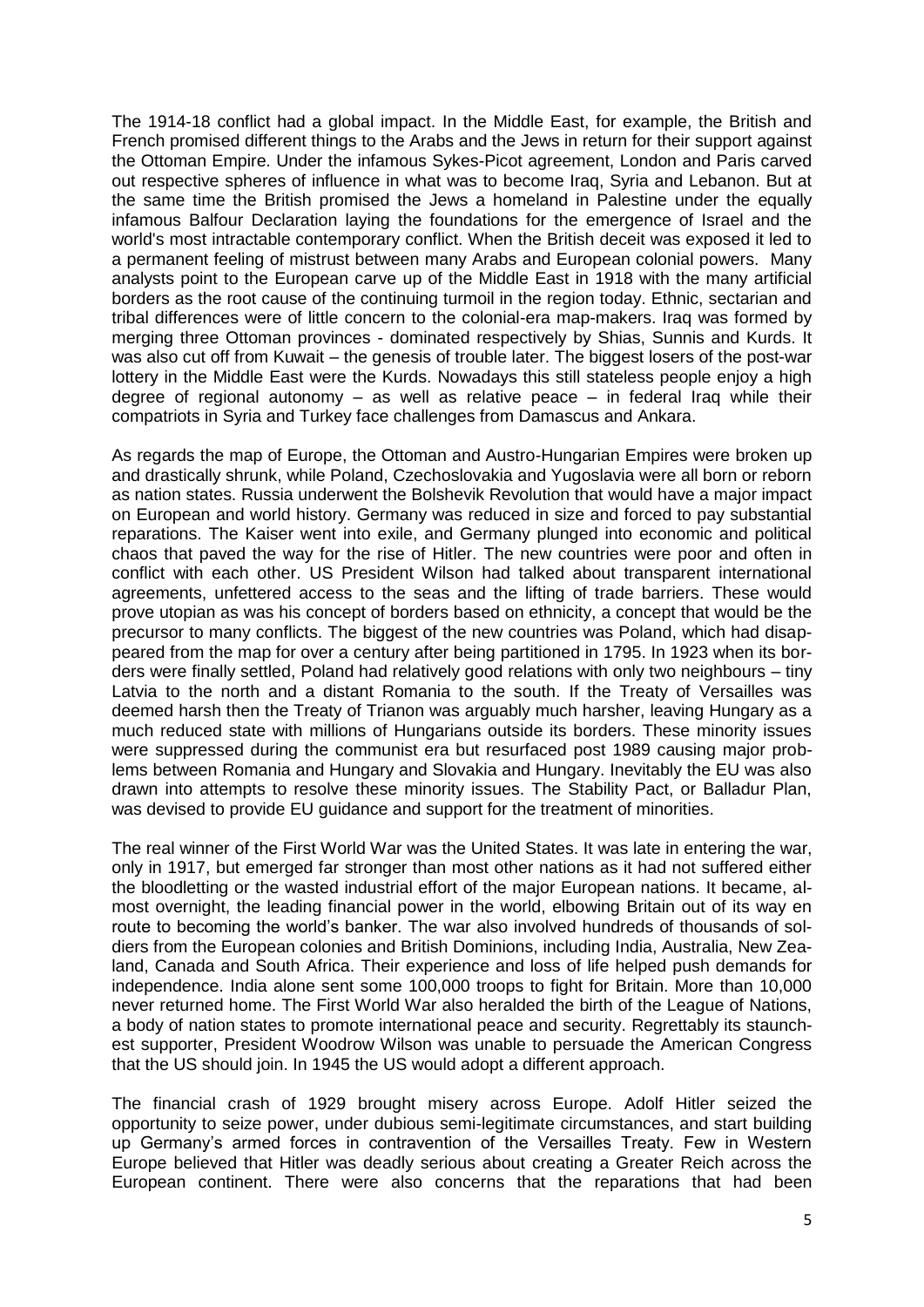demanded by France at Versailles had been too harsh, a view expressed eloquently in *The Economic Consequences of the Peace* by John Maynard Keynes. When London and Paris finally awoke to the threat it was too late. By 1941 Hitler controlled half of Europe after a stunning series of Blitzkrieg victories. But Hitler over-reached himself by declaring war on the US before defeating the Soviet Union. In 1945, just thirteen years after the proclamation of the one thousand year Reich it was all over. Germany was divided and lay in ruins.

#### **Changes from the Second World War**

The Second World War was directly related to the First World War. It was the greatest and deadliest war in human history, with over 57 million lives lost. In combat, approximately eight million Russians, four million Germans, two million Chinese and one million Japanese soldiers lost their lives. Britain and France each lost hundreds of thousands. The civilian toll was probably higher – an estimated 22 million Soviet citizens were killed, and six million Jews in the Holocaust. It would take a coalition of the UK, the US and the Soviet Union to defeat Hitler after six years of bloody warfare that again brought widespread death and destruction to Europe – and to many other parts of the world. The war was not confined to Europe. It affected the Middle East, Africa and Asia causing untold suffering, not least when atomic bombs were dropped on Hiroshima and Nagasaki in 1945.

The war also increased demands for independence throughout much of the colonial empires still in European possession – the Dutch in Indonesia, the French in South East Asia, the Belgians in Central Africa, the British in India, etc. This was a particularly traumatic and drawn out process for the French, in Algeria and in Vietnam where they fought prolonged and bitter wars in an attempt to maintain their colonial control. The balance of global power moved from London, Paris, Berlin to Washington and Moscow. The defining paradigm for the next half century would be the Cold War. The Russian people had suffered immeasurably during the war, and western Russia was devastated by the land warfare which was primarily on Russian territory. But, in the process of defeating the Germans, the Russians had built a large and powerful army, which occupied most of Eastern Europe at the end of the war. The US economy was greatly stimulated by the war, even more so than in World War I. Spared the physical destruction of war, the US economy dominated the world economy by 1945. The US was also the major military power in the world and de facto 'leader of the Free World.'

Like the First World War, the Second World War also brought advances in medicine and technology. Vaccinations helped lower mortality rates and boosted population growth. Progress in electronics and computers fundamentally transformed the post-war world. The development of the atomic bomb by European and American scientists during the war, not only changed the nature of potential future wars, but also marked the beginning of the nuclear power industry. World War II also gave the impetus for the establishment of the United Nations in 1945, with the full backing of the US and other major powers. The US also helped establish the other multilateral organisations such as the IMF, World Bank and the GATT, the forerunner of the WTO. There was a determination to avoid the mistakes of the interwar years which had exacerbated the Great Depression.

One of the main results of the Second World War was the division of Europe. Huge armies stared at each other through an Iron Curtain that ran through the heart of Europe. The US marshalled Western Europe into a system of containment aimed at limiting and ultimately diminishing Soviet power. NATO was established in 1949 while a huge financial package (the Marshall Plan) helped Western European economies to recover. The division of Europe froze political change for several decades. Attempts by some Soviet satellite states to break free (East Germany in 1953, Hungary in 1956, Czechoslovakia in 1968) were brutally suppressed by the Red Army. There was no possibility for the nations that had been bolted together in the state of Yugoslavia to establish their own identities. The pent up demand for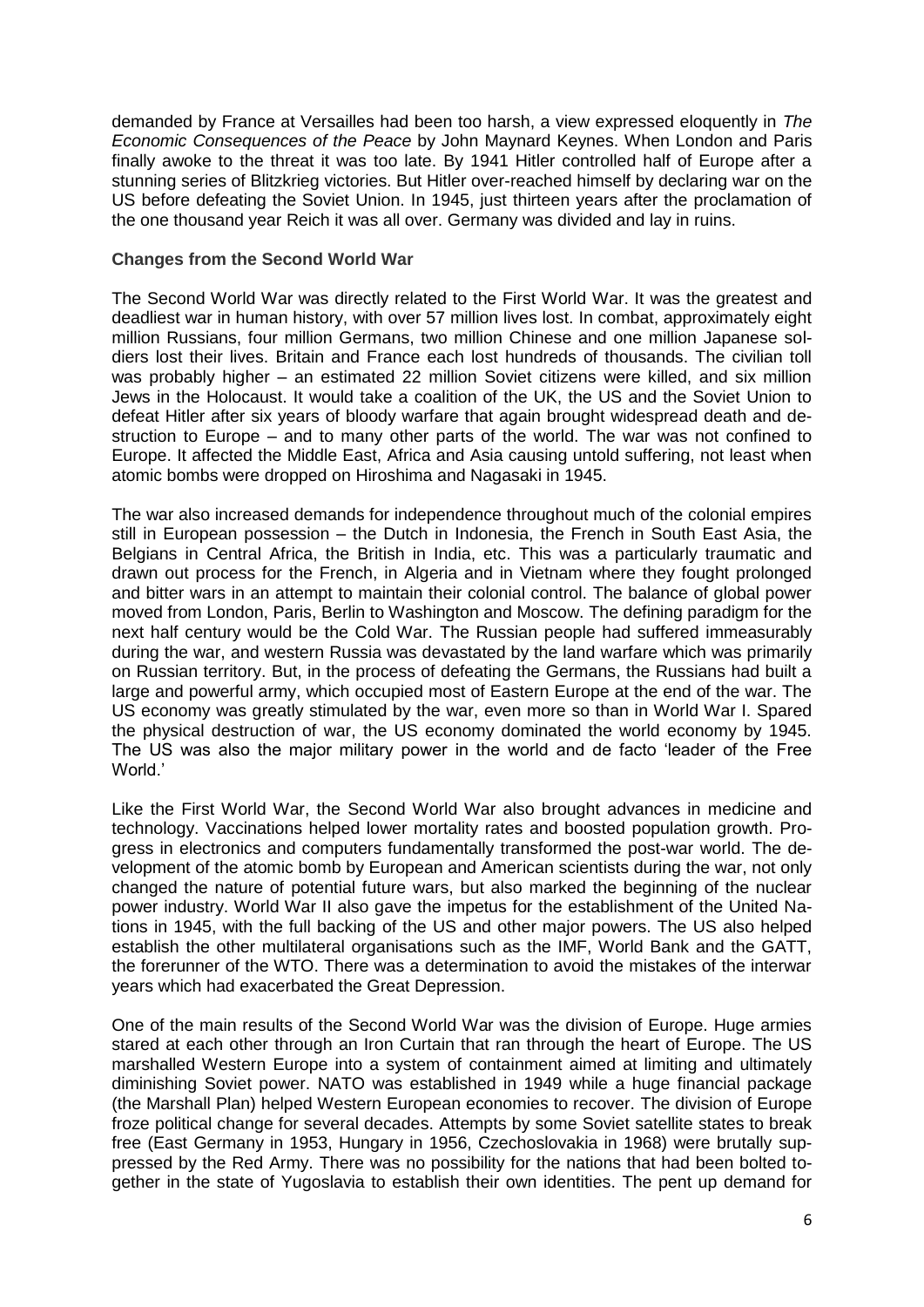independence would later tear the Balkans apart in the 1990s after the death of President Tito. 1954 also saw Soviet leader Nikita Khrushchev gift Crimea to Ukraine, a move that would later come back to haunt the European body politic in 2014 when Putin reclaimed the territory in a bloodless coup.

By the 1980s it became clear that Soviet communism was failing to deliver the standard of living that most people enjoyed in the West. The appointment of a new Soviet leader, Mikhail Gorbachev, in 1984, opened the path for a fundamental realignment of the European political landscape. His policies of glasnost and perestroika offered hope to the peoples of Eastern Europe and in 1989 he declined to send in the Red Army to suppress demonstrations for greater freedom in East Germany. In November that year the Berlin Wall came down leading to the swift unification of Germany and opening up the possibility of East European countries 'returning to Europe' by joining the EU.

#### **The rise of the EU**

One of the strongest motivations for the birth of the EU was 'never again' should there be war in Europe, or at least not between the members of the EU. The prescient founding fathers took the highly symbolic coal and steel industries as the starting point for a new community method of government. If France and Germany shared responsibility for the industries that were at the heart of the armaments industry then there really could be no further war between these two rivals. This logic continued with the birth of the European Community in 1957. The desire to develop a new system of governance and avoid war as an instrument of policy was at the very heart of the discussions leading up to the Treaty of Rome. The EU was viewed then and continues to be viewed as a peace project. The EU has become a 'security community' in which the members eschew war or the threat of war in their inter-state relations. By building up a community covering most aspects of economic life, from trade to a common currency, the EU has achieved a unique model of regional integration.

The EU (and NATO) also provided the context in which Germany was able to return to a seat with the international community. Until unification in 1991 Germany was content to take a back seat to the US on security matters and to France on EU matters. Germany was a *Musterknabe* of the EU and one of the strongest supporters of a federal Europe. This approach began to change under the chancellorship of Gerhard Schroeder and accelerated under Angela Merkel. Germany began to play a more assertive role in defending its national interests. A further boost to Germany's leadership role was provided by the 2008-09 financial crisis that shook the EU to its foundations. It swiftly became apparent that only Germany had the financial and economic muscle to rescue the debt-laden members of the eurozone. But Germany received little thanks for its bail-out assistance. Indeed in Greece and other Member States there were open references to Germany throwing its weight around as during the First and Second World Wars. Anti-German sentiment was also to be found in many other countries, from Spain to Hungary. There was resentment at Germany forcing austerity policies on highly indebted countries and also resentment at Germany's huge export surplus which some economists considered was one of the causes of the euro's problems.

# **Implications for Europe today**

Even though Germany has become the undoubted leader of the EU it is still reluctant to play a dominant role in military matters. It contributes less to European security than Britain or France: in 2013 it spent 1.4 per cent of GDP on defence, while France spent 1.9 per cent and Britain 2.3 per cent. This reflects a continuing horror of war in general and a determination that German troops should never again be used for the purposes of aggrandizement. This had led to Berlin being at odds with its EU partners, especially France and the UK, over issues such as the intervention in Libya and the proposed intervention in Syria. The burden of the two world wars is much more obvious in Berlin than Paris or London. But the reluc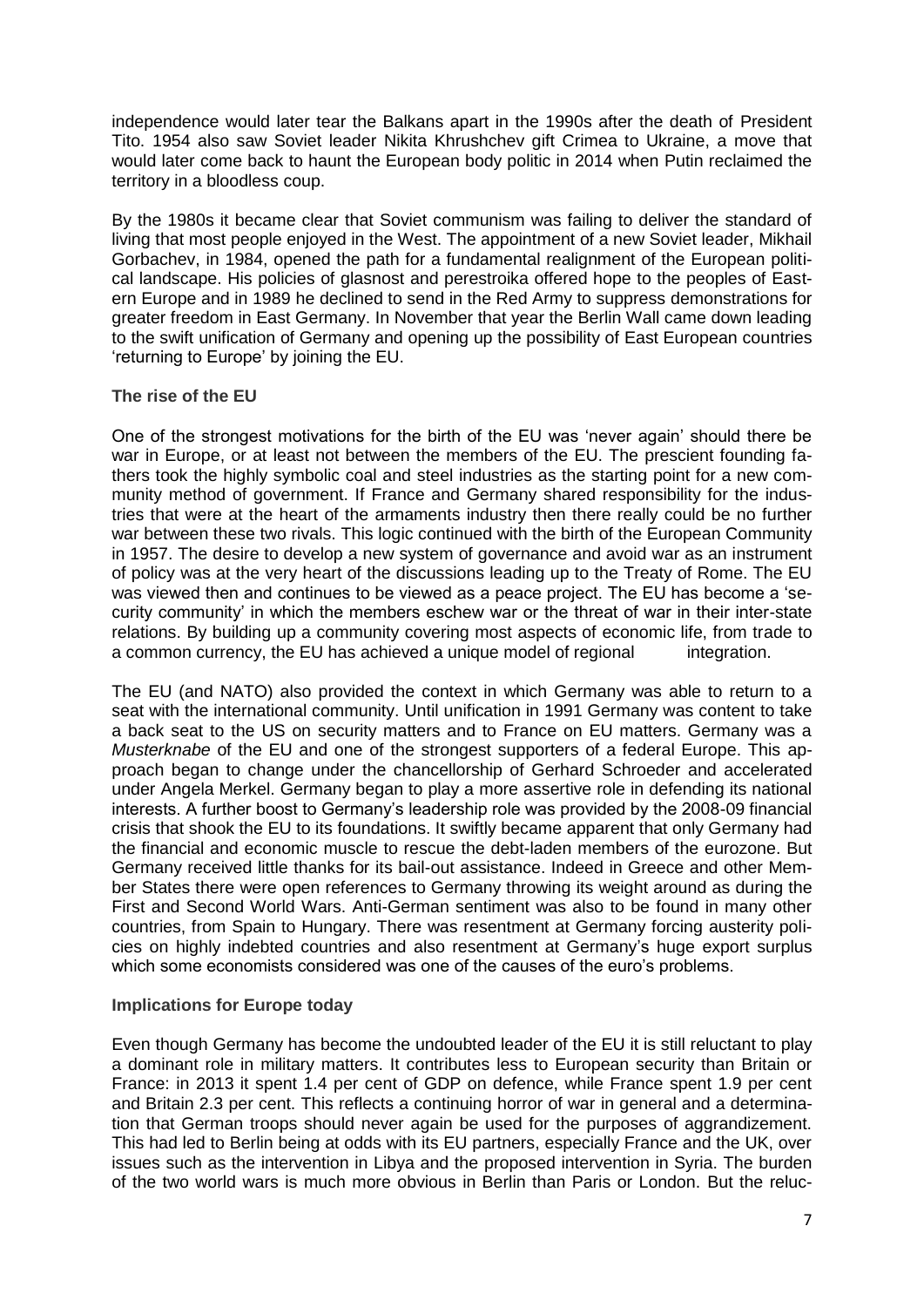tance to use force to achieve political aims is widespread in the EU. Only the UK and France, two members of the UNSC with a long tradition as military powers, regularly show a willingness to use force, whether in the Balkans or Africa. The US continually presses the Europeans to spend more on defence, a plea that usually falls on deaf ears. The bloody conflict in the Balkans in the 1990s, however, showed that war as a means to achieve political goals has not disappeared from the European continent. The Russian military intervention in Abkhazia and South Ossetia in 2008 and its annexation of Crimea in 2014 showed that the Russian bear was also ready to use force to achieve its aims.

The EU response as a conflict prevention manager and peacemaker has been patchy. Tony Blair hoped that the Balkans tragedy would push the Europeans to do more. Together with Jacques Chirac he promoted a plan for the EU to have its own defence forces. Germany remained a reluctant follower although the SPD/Green coalition government did authorise German forces to be used in the NATO operation in Kosovo. The ambitious aims outlined in 1999, however, have never been realised. True, the EU has engaged in some useful peacekeeping operations in the Western Balkans and in parts of Africa. But overall the EU is not perceived as a hard security actor. This again reflects the deeply ingrained memories of the horrors of war on the European continent, especially in Germany.

The Russian de-stabilisation of Ukraine in the first half of 2014 has also brought challenges to Germany. Traditionally Germany has enjoyed a close and privileged relationship with Russia, partly due to historical ties (including war guilt) and partly due to economic and trade interests. Germany gets more than 30% of its energy from Russia. These economic ties led Germany to be very cautious about agreeing to pursue a sanctions policy against Russia. The group of *Russlandversteher* crossed party lines epitomised by former Chancellor Schroeder greeting Putin with a bear hug in St Petersburg at his  $70<sup>th</sup>$  birthday party. Merkel and Steinmeier, however, seem to have grasped the enormity of Putin's move against Ukraine and have sought to steer Germany into a middle position regarding EU policy towards Russia. Germany has also been to the fore in seeking a diplomatic solution to the Ukraine crisis although it remains to be seen whether this will produce acceptable results.

# **Conclusion**

The shadow of 1914-18 (and 1939-45) is thus still present in Europe today. Perhaps the biggest change is that military power is far less significant in European politics than it was a century ago. There is little or no appetite for using force to achieve political goals. Defence spending remains low. The numbers in Europe's armed forces have been dramatically reduced since the end of the Cold War and despite Russian incursions into Ukraine there is little or no appetite to increase numbers. The rise of television and social media has brought the horrors of land wars and casualties instantly to a broad public. One has only to compare the public and media reactions to one soldier killed in Afghanistan to the huge numbers killed at the Somme.

But as the world moves from a hegemonic system based on the US hyper-power to a more multi-polar world this will have serious consequences for Germany and Europe. For Germany, will it be content to behave as a 'big Switzerland' or will it accept, as some politicians including President Gauck and Foreign Minister Steinmeier have argued, that Berlin should play a political/military role commensurate with its economic and financial power? For Europe, will it redouble efforts to deepen the European integration project, trying to ensure a closer connection between the EU institutions and European citizens? Or will it drift back into a system of nation states adopting beggar thy neighbour policies? As leader of Europe Germany again has a key role to play. It has also profited hugely from the EU and thus has a moral duty to ensure the continued success of the European project. Germany's European partners should also pause to reflect on how the EU has contributed to a resolution of the historic 'German question'. These gains should not be under-estimated.